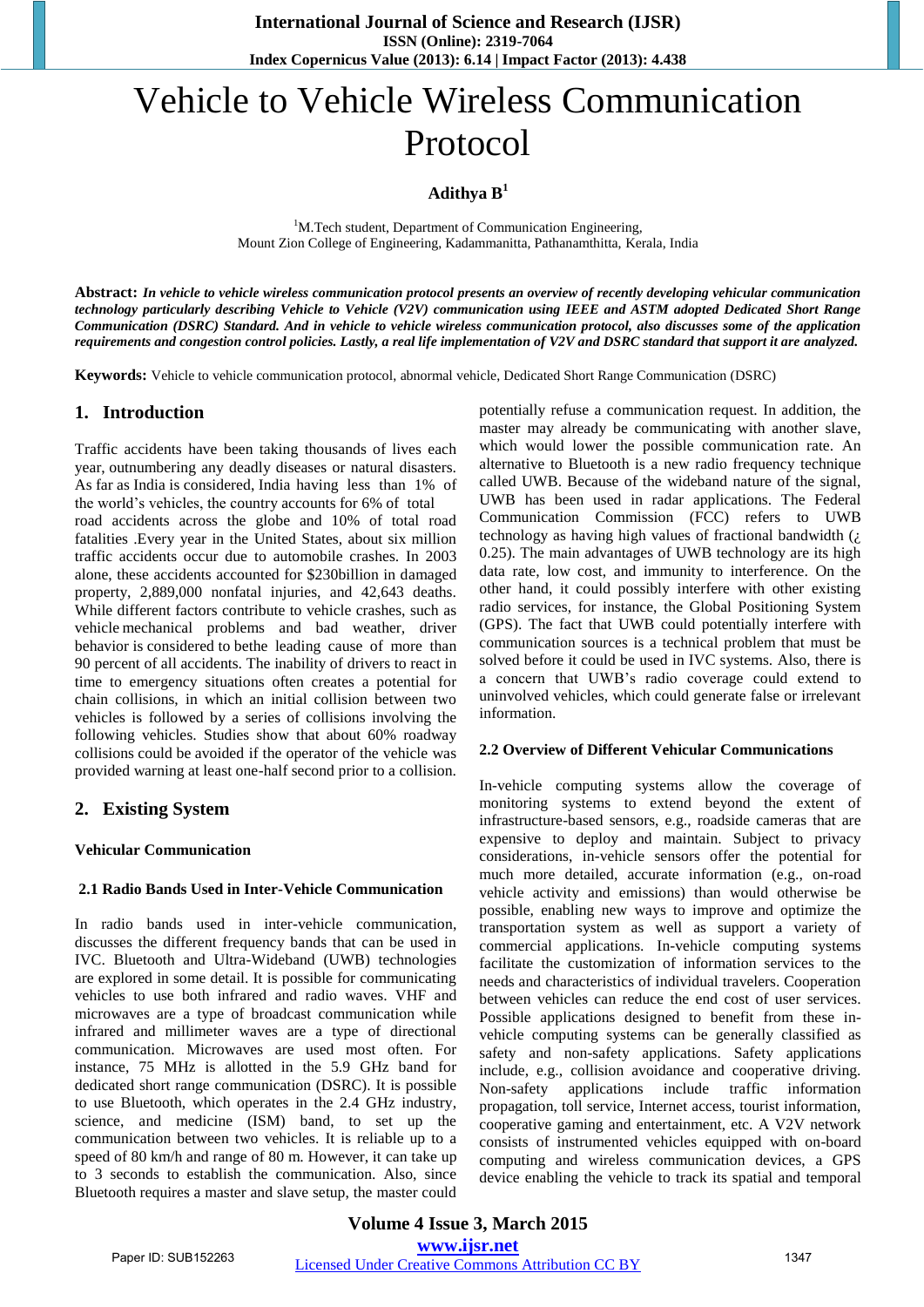trajectory, a pre-stored digital map, and optional sensors for reporting crashes, engine operating parameters, etc.

## **2.3 Dedicated Short Range Communication (DSRC**)

Dedicated Short Range Communications (DSRC) is a block of spectrum in the 5.850 to 5.925 GHz band allocated by US FCC (Federal Communication Commission) to enhance the safety and the productivity of the transportation system with regard to ITS. ASTM (American Society for Testing and Materials) standardization committee E17.51 is working on the development of a standard. The drawn MAC schemes are mostly following the IEEE 802.11 MAC, and the greater part is deal with the physical layer in OSI. DSRC is a medium range communication service intended to support both Public Safety and licensed Private operations over roadside-tovehicle and vehicle-to-vehicle communication channels. DSRC complements cellular communications by providing very high data transfer rates in circumstances where minimizing latency in the communication link and isolating relatively small communication zones are important. And Figure 2.2.3 shows the DSRC spectrum allocation in 5.9 GHz permitted by FCC in 1999. There are three types of channels in plan, V2V channel, control channel, and V2R channel. To cater to the emerging wireless communication needs with regard to vehicles, in July 2003 ASTM and IEEE adopted the Dedicated Short Range Communication (DSRC) standard (ASTM E 2213-03) [17]. The aim of this standard is to provide wireless communications capabilities for transportation applications within a 1000m range at typical highway speeds. It provides seven channels at the 5.9 GHz licensed band for ITS applications, with different channels designated for different applications, including one specifically reserved for vehicle-to-vehicle communications. The ITS safety applications that could leverage the new DSRC standard include any system that can be enhanced by allowing information to flow between vehicles and between vehicles and roadside infrastructure.

IEEE P1609 Working Group is proposing DSRC as IEEE 802.11p standard. IEEE 802.11p is a standard in the IEEE 802.11 family. IEEE 802.11p also referred to as Wireless Access for the Vehicular Environment (WAVE) defines enhancements to 802.11 required to support Intelligent Transportation Systems (ITS) applications. DSRC is based on IEEE 802.11a.

| Applications            |  |            |  |  |
|-------------------------|--|------------|--|--|
| <b>UDP</b>              |  | <b>TCP</b> |  |  |
| IP                      |  |            |  |  |
| <b>ROHC</b>             |  |            |  |  |
| MAC Extension (P1609.4) |  |            |  |  |
| MAC (802.11)            |  |            |  |  |
| PHY (5.9G Hz)           |  |            |  |  |

**Figure 2.2.3:** DSRC Protocol Architecture

# **3. Proposed System**

A vehicle can become an abnormal vehicle (AV) due to its own mechanical failure or due to unexpected road hazards. A vehicle can also become an AV by reacting to other AVs nearby. Once an AV resumes it regular movement, the vehicle is said no longer an AV and it returns back to the normal state. In general, the abnormal behavior of a vehicle can be detected using various sensors within the vehicle. Exactly how normal and abnormal statuses of vehicles are detected is beyond the scope of this paper. We assume that a vehicle controller can automatically monitor the vehicle dynamics and activate the collision warning communication module when it enters an abnormal state. A vehicle that receives the EWMs can verify the relevancy to the emergency event based on its relative motion to the AV, and give audio or visual warnings/advice to the driver.

Each message used in VCWC protocol is intended for a group of receivers, and the group of intended receivers changes fast due to high mobility of vehicles, which necessitate the message transmissions using broadcast instead of unicast. To ensure reliable delivery of emergency warnings over unreliable wireless channel, EWMs need to be repeatedly transmitted.

Conventionally, to achieve network stability, congestion control has been used to adjust the transmission rate based on the channel feedback. If a packet successful goes through, transmission rate is increased; while the rate is decreased if a packet gets lost.

Unlike conventional congestion control, here, there is no channel feedback available for the rate adjustment of EWMs due to the broadcast nature of EWM transmissions. Instead, we identify more application-specific properties to help EWM congestion control, which consists of the EWM transmission rate adjustment algorithm and the state transition mechanism for AVs.

This paper also focuses on Congestion Control Policies; the proposed VCWC protocol also includes emergency warning dissemination methods that make use of both natural response of human drivers and EWM message forwarding, and a message differentiation mechanism that enables cooperative vehicular collision warning application to share a common channel with other non-safety related applications.

# **4. Future Scope**

Now the vehicle manufactures are making vehicle with sixth sense. Using vehicle-to-vehicle (V2V) communication, a vehicle can detect the position and movement of other vehicles up to a quarter of a mile away. In a world where vehicles are equipped with a simple antenna, a computer chip and GPS (Global Positioning System) technology your car will know where the other vehicles are, additionally other vehicles will know where you are too – whether it is in blind spots, stopped ahead on the highway but hidden from view, around a blind corner or blocked by other vehicles. The vehicles can anticipate and react to changing driving situations and then instantly warn the drivers with chimes,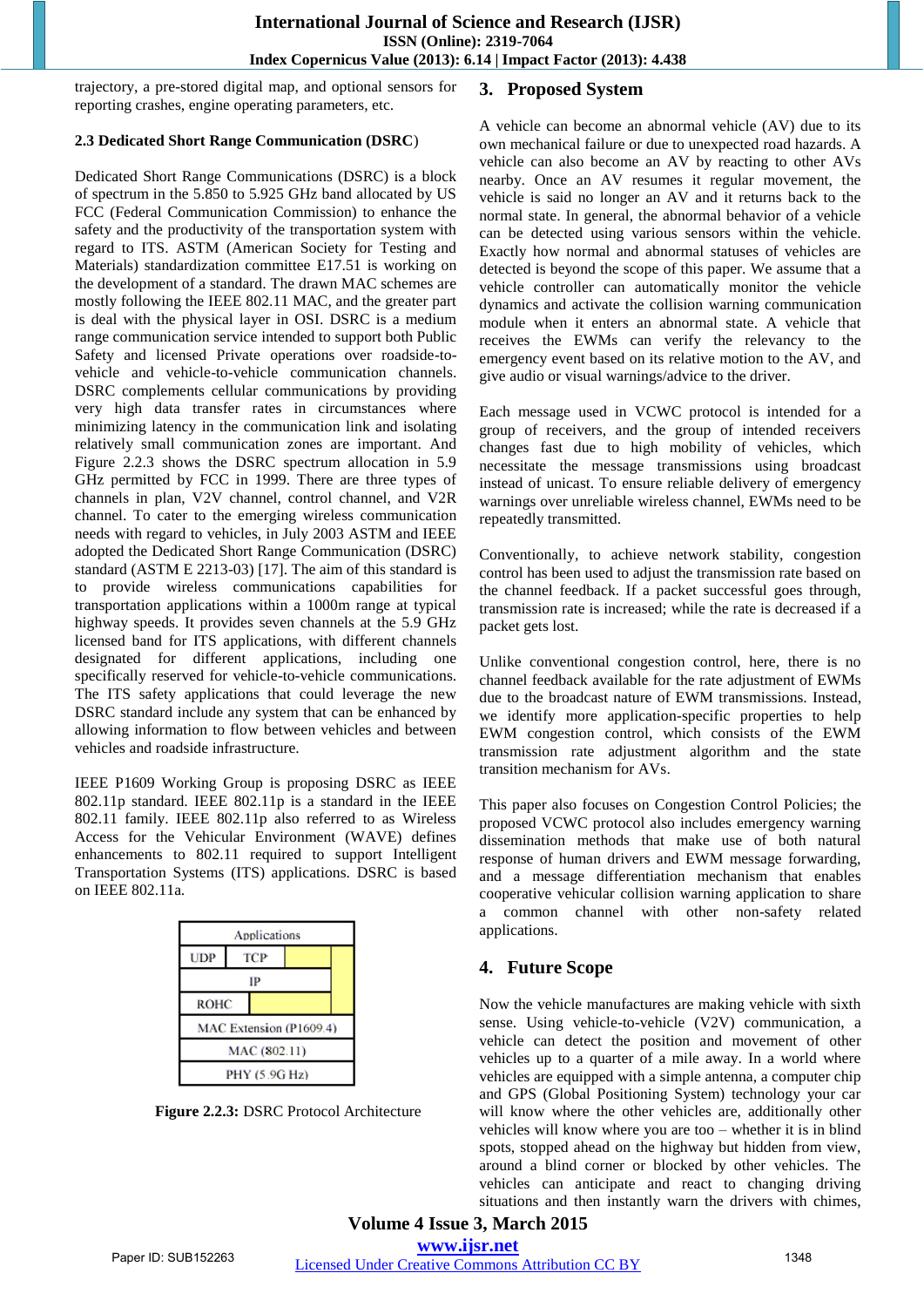visual icons and seat vibrations. If the driver doesn't respond to the alerts, the car can bring itself to a safe stop, avoiding a collision. A number of technology based systems have evolved to support transportation operations, traffic management, traveler information, fleet management, and incident control. These include:

- Automated Traffic Signal Systems
- Commercial Vehicle Operations (CVO)
- Freeway Management
- Traveler Information
- Remote Weather Information Systems
- Incident Management
- Special Events
- Parking Space locater in Cities.
- Presence of obstacles on road.
- Emergency Braking of a preceding vehicle.
- Information about Blind Crossing, School proximity, Railway crossing etc
- Entries to Highways.
- High Speed Internet Access.
- Nearest Petrol Pump, Workshop etc
- Electronic Toll Collection.

To encourage the development of V2V, the Federal Communications Commission has cleared the 5.9-gigahertz band for dedicated short-range communications (DSRC) among cars, other cars, and roadside transceivers. Even now General Motors had made DSRC-equipped Cadillac CTS that stops itself to avoid accidents. Its enhanced stabilitycontrol system predicts where it's headed like, into the rear end of another DSRC car stopped in the middle of the road and prompts the onboard computer to apply the brakes without any input from the driver.

## **5. Performance Evaluation**

The proposed VCWC protocol is implemented using ns-2 network simulator. The channel physical characteristics follow the specification of 802.11b, with channel bit rate of 11 Mbps. The radio transmission range is set to 300 meters, as suggested by DSRC .

The underlying MAC protocol is based on IEEE 802.11 DCF, with the added functions of service differentiation. In our implementation, whenever an AV has a backlogged EWM, it raises an out-of-band busy tone signal, which can be sensed by vehicles located within two hop distance. Vehicles with lower priority messages defer their channel access whenever the busy tone signal is sensed.

From empirical data, we set the minimum EWM transmission rate  $\lambda$ min to 10 messages/sec, the flagger timeout duration *FT* to 0.5 seconds and the minimum EWM transmission duration *Talert* for an *initial AV* to 450 milliseconds in the simulations. Using simulation results, we also identified in that the combination  $L=0.5$  and  $\lambda 0=100$ messages/sec is a proper choice for the multiplicative rate decreasing algorithm.

## **5.1 EWM Delivery Delay**

As we discussed the related works, prior related work has focused on different issues from vehicle to vehicle wireless communication protocol, which makes direct performance comparison difficult. Below, the simulation results for EWM delivery delay achieved by the multiplicative rate decreasing algorithm used by the proposed VCWC protocol, compared with the constant rate algorithm that transmits EWMs at the rate of  $\lambda$ 0 are presented.



**Figure 5.1:** EWM Delivery Delay Comparison between Multiplicative Rate Decreasing & Constant Rate Algorithm

The simulated scenario includes a road segment of 300 meters, with 5 lanes and 10 vehicles distributed on each lane. There are totally 50 vehicles and all of them are within each other's transmission range. The total number of coexisting AVs (M) varies from 5 to 50, where the occurrence rate of new AVs is 5 every 0.1 second. Each AV continuously sends EWMs until the end of the simulation. EWM warning from each AV is required to be delivered to all vehicles within the transmission range (it is up to each individual vehicle that receives the EWM warning to decide whether the EWM warning is relevant or not). The maximum EWM delivery delay among all AV-receiver pairs is measured. Figure 5.1 (a) shows the maximum EWM delivery delay when channel condition is relatively good ( $p=$  0.9), while Figure 5.1(b) presents the results with a poor channel condition  $(P= 0.5)$ .

With 5 co-existing AVs, the network offered load resulting from EWM transmissions is low, implying a low message waiting time in the system. In addition, the degradation of retransmission delay using the proposed rate decreasing algorithm is quite insignificant, as we discussed in Section rate decreasing algorithm for EWMs. Hence, both the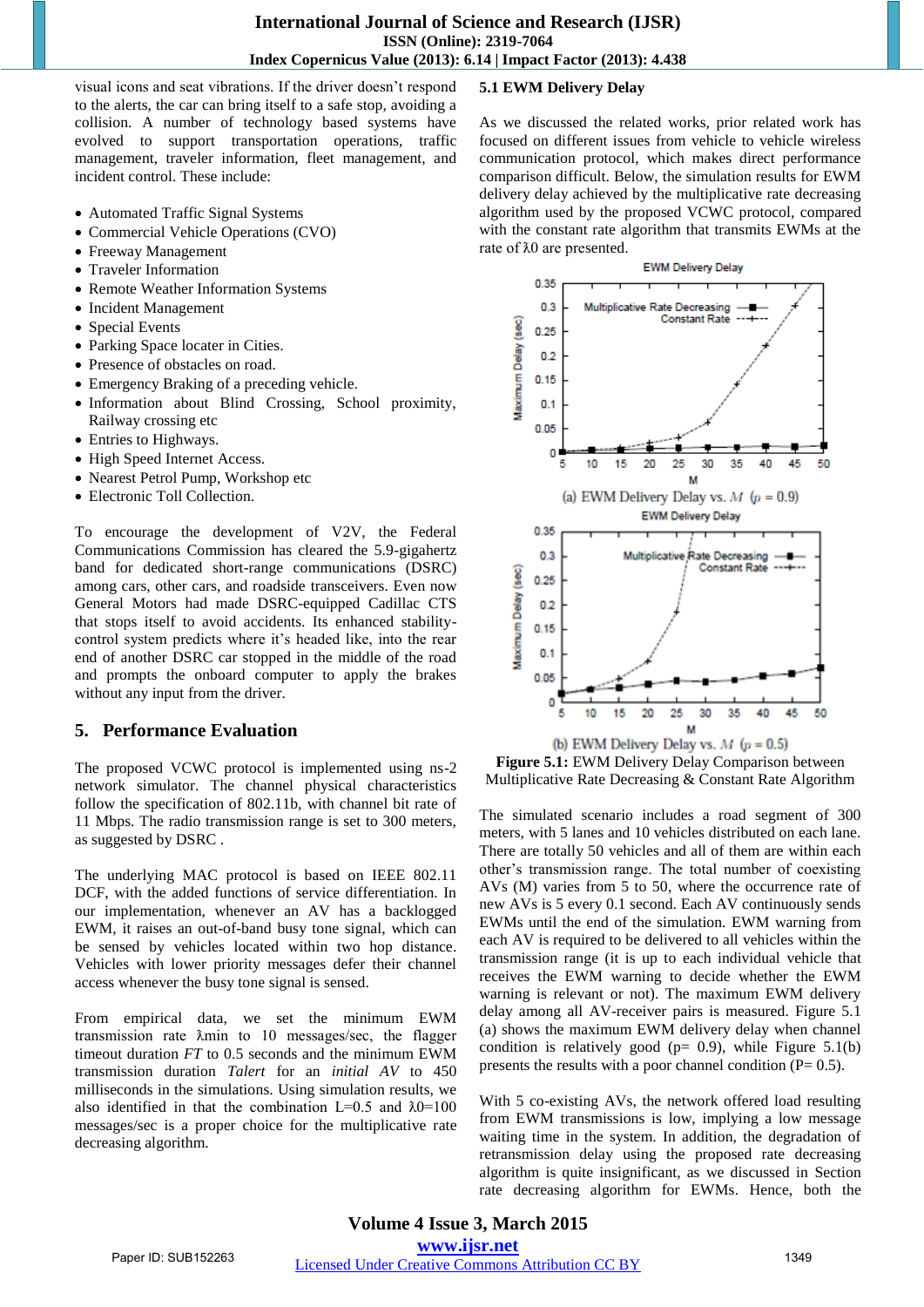multiplicative rate decreasing algorithm and the constant rate algorithm achieve low EWM delivery delay when (is small, as shown in Figures 5.1 (a) and (b). With the increase of coexisting AVs, however, the offered load using the constant rate algorithm increases rapidly, leading to fast growing message waiting time. Beyond 25 co-existing AVs, the total EWM arrival rate exceeds channel service rate, the system becomes unstable and the message waiting time increases dramatically. On the other hand, the rate decreasing algorithm controls the EWM transmission rate over time. When new AVs join, existing AVs have reduced their EWM transmission rates, leading to moderately increased network load. Consequently, with the increase of co-existing AVs, EWM delivery delay only increases slightly using the rate decreasing algorithm.

Similar results based on the analytical derivation have been presented in EWM delay vs M. We can see that the simulation results in Figure 5.1 agree with our analytical results in FiG: EWM delay vs M on the general trend.

It is possible to decrease the EWM transmission rate used by the constant rate algorithm so that EWM delivery delay increases more slowly with the increase of co-existing AVs. However, due to the increased retransmission delay, it unnecessarily increases the EWM delivery delay when there are only a smaller number of co-existing AVs.

## **5.2 Elimination of Redundant EWMs**

To show the effects of redundant EWM elimination, it is assumed that all AVs impose similar danger to the approaching vehicles. One 600 meter long road lane segment is simulated, and 60 vehicles equipped with wireless transceivers are evenly distributed on the road. Emergency event happens to the leading vehicle as soon as a simulation starts. To simulate the worst-case scenario, we let each trailing vehicle that received EWMs from the leading vehicle react with abrupt deceleration, and eventually stop in the lane. Thus, all trailing vehicles within the transmission range of the leading vehicle become AVs once they begin their reactions. Driver reaction time is randomly chosen over the range from 0.7 seconds to 1.5 seconds. Throughout the simulations, there exist two source stations that have constantly backlogged non-time-sensitive messages with packet size of 512 bytes.



(a) Number of EWMs (Per Second)



**Figure 5.2:** Elimination of Redundant EWMs

Figure 5.2(a) illustrates how the total number of EWMs from all AVs changes over time for two channel conditions  $(p=1)$ and p=0.5¦), where the number of EWMs is measured over each second. For example, the point at time 1s in Figure 5.2(a) represents the total number of EWMs sent from time 0s to 1s

At time 0s the leading vehicle becomes an AV, and starts to send EWMs. As the driver reaction time ranges from 0.7 seconds to 1.5 seconds, the number of EWMs surges from 1s to 2s when all the trailing vehicles located within the transmission range of the leading vehicle become AVs. Each AV transmits EWMs for at least T alert(450ms) duration, and then is qualified as a *non-flagger AV* if EWMs from a follower are overheard. As evident in Figure 8(a), redundant EWMs are effectively eliminated as the amount of EWMs drops significantly from time 2s to 3s. In the end, with perfect channel condition, only one AV remains transmitting EWMs at the rate of 10 messages/sec. When channel condition is bad, say p=0.5 slightly more EWMs may be transmitted from time to time, as shown in Figure 5.2(a).

The amount of channel bandwidth consumed by EWM messages can be revealed from the throughput loss of nontime- sensitive traffic. The throughput obtained by the nontime- sensitive traffic, which is also measured over each second, is shown in Figure 5.2(b). The curves marked as "base throughput" show the throughput obtained by non-time sensitive traffic when there is no emergency event. Evidently, messages related to vehicular collision warning only consume significant channel bandwidth during a short period after the emergency event. Starting from time 3s, nontime-sensitive traffic suffers very little throughput loss. When channel condition is bad, say  $p=0.5$  the relative throughput loss is even smaller comparing with D-/because the base throughput itself is very low with poor channel condition.

From above simulation results, we conclude that the proposed VCWC protocol can satisfy emergency warning delivery requirements and support a large number of coexisting AVs at the low cost of channel bandwidth.